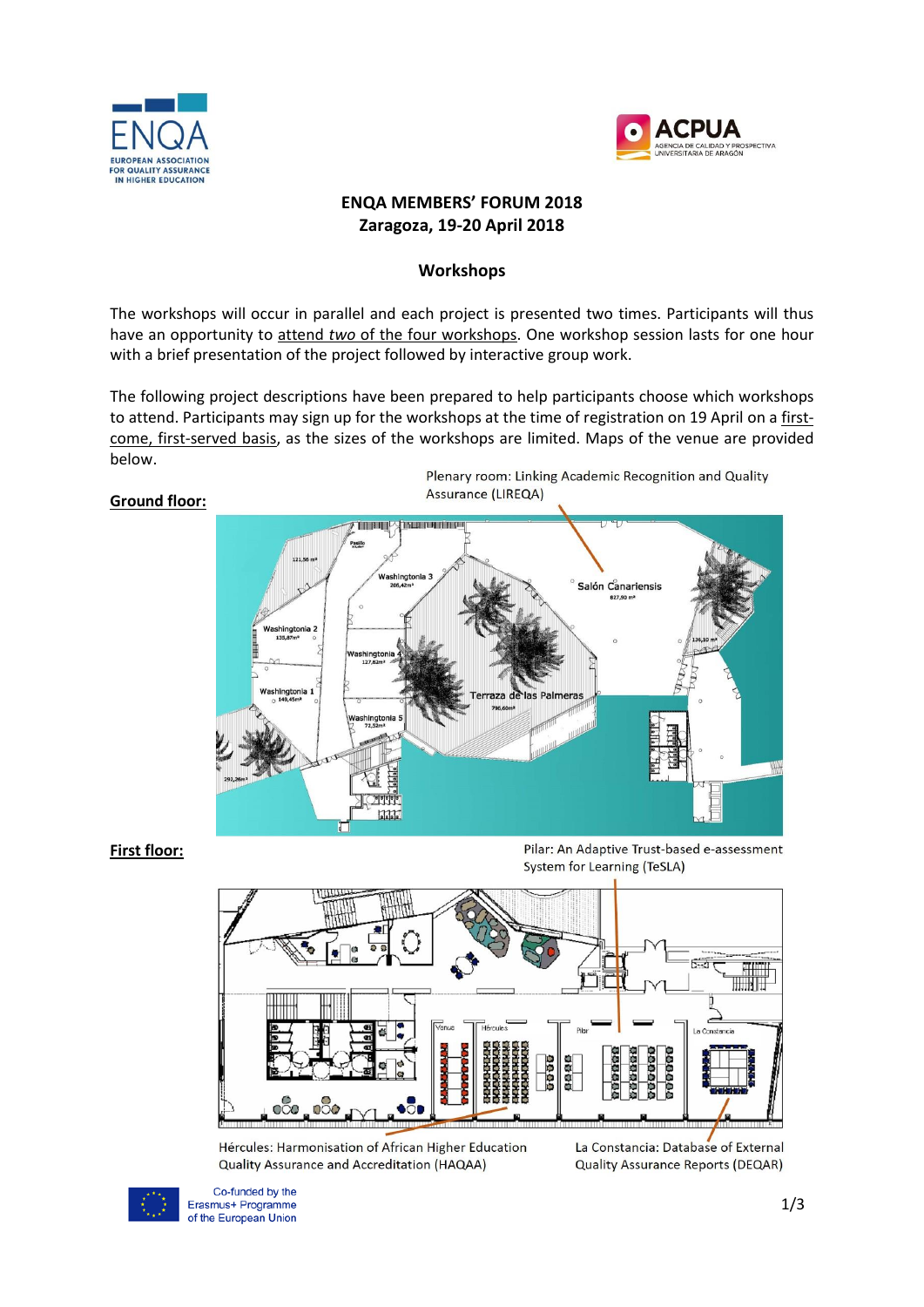### **An Adaptive Trust-based e-assessment System for Learning (TeSLA):**

- Presenters **Ana Elena Guerrero, Project Coordinator of TeSLA, Open University of Catalonia Esther Huertas Hidalgo, Project Manager, AQU Catalunya**
- Project description The aim of the [TeSLA project](http://tesla-project.eu/) is to develop a system that facilitates online examination in such a way that it is guaranteed that the right student has logged in (authentication) and personally makes the test (authorship). In order to do this new technologies in the field of authentication and authorship will be combined. For example technologies in the field of face and voice recognition, keystroke patterns, text analysis etc. Depending on the kind of activity the teacher can select a technology. The project analyses the educational, technological and ethical (privacy) considerations involved in the development of the system. Based on this analysis it will draw up a workable solution consisting of a mix of techniques that can be applied in different combinations in the learning environments of the project partners. ENQA, together with AQU Catalunya and the European Quality Assurance Network for Informatics Education (EQANIE), has contributed to the development of the quality assurance framework of the TeSLA system based on the ESG.

The workshop will provide an overview of the e-assessment system as well as how quality assurance aspects are analysed on pilots. The workshop aims to work and solve critical aspects when quality experts will analyse the e-assessment process in HE institutions.

Room Pilar, 1<sup>st</sup> floor

#### **Database of External Quality Assurance Reports (DEQAR):**

#### Presenter **Colin Tück, Director, EQAR**

Project description The main aim of the [DEQAR project](https://www.eqar.eu/topics/deqar.html) is the development of a database that will enhance access to reports and decisions on higher education institutions/programmes externally reviewed against the ESG, by an EQAR-registered agency.

The database is expected to enable a broad range of users, including but not limited to:

- Recognition information centres (ENIC-NARICs)
- Recognition officers in higher education institutions
- Students
- Quality assurance agencies
- Ministry representatives and other national authorities

to satisfy their information needs and support different types of decisions (e.g. recognition of degrees, mobility of students, portability of grants/loans). A first public preview version of the database will be available in May 2018. Through this database, EQAR will contribute to the transparency of external quality assurance in the European Higher Education Area.

The workshop will present the current state of the project and allow participants to explore the different ways in which QA agencies can participate and use the database in their own work.

Room La Constancia, 1<sup>st</sup> floor

### **Harmonisation of African Higher Education Quality Assurance and Accreditation (HAQAA) Initiative:** Presenters **Caty Duykaerts, Vice-President, ENQA Paula Ranne, Deputy Director, ENQA**

Project description The [HAQAA Initiative](https://haqaa.aau.org/) has been established to support the development of a harmonised quality assurance and accreditation system at institutional, national, regional and Pan-



Co-funded by the Erasmus+ Programme of the European Union